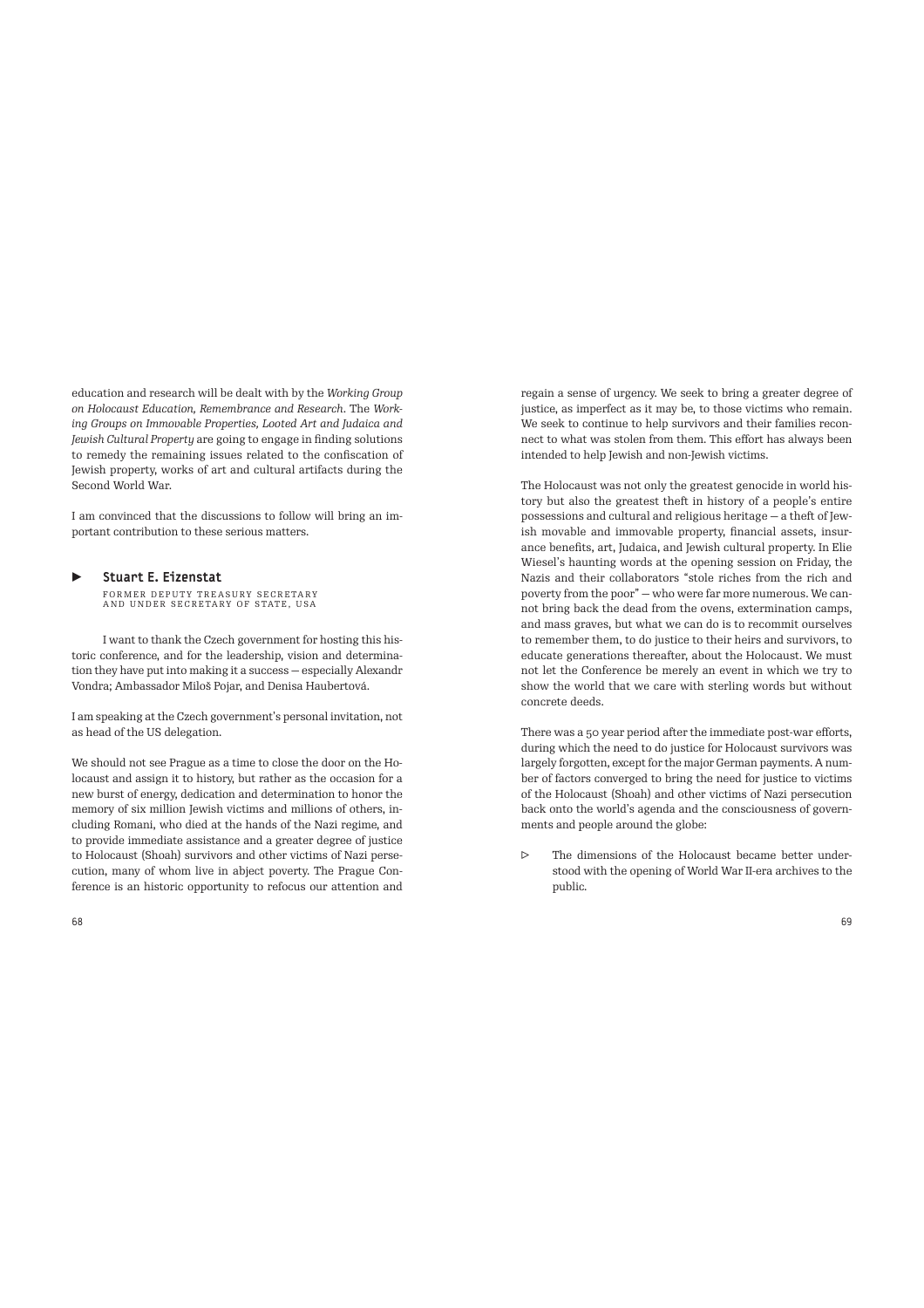- ▷ The end of the Cold War, the collapse of Communism, and post-war anniversaries focused attention on the unfinished matters of World War II, including the inadequacy of post-war restitution.
- ▷ As survivors aged, they began to tell their stories, which had been too painful to share with even their families, before it was too late, and to try to reconnect to what had been stolen from them, following decades when they simply tried to make a new life for themselves and their families.
- ▷ The Clinton Administration took a leadership role, first for the return of communal property — Jewish and non-Jewish — to the re-emerging religious communities following the collapse of Communism; then to mediate a series of lawsuits.

Much has been accomplished in the past 15 years. To address the unresolved issues of compensation, restitution, and remembrance since World War II, several countries took the lead in convoking conferences: the 1997 London Conference on Nazi-Looted Gold, the 1998 Washington Conference on Holocaust-Era Assets, the January 2000 Stockholm Conference on Holocaust Education, and the October 2000 Vilnius Conference on Cultural Property.

A series of lawsuits on behalf of victims were brought in US courts against the Swiss, German, Austrian, and French corporations implicated in the Holocaust, for slave and forced labor, the payment of insurance policies, and for recovery of hidden bank accounts. The US government mediation led to agreements that provided USD 8 billion in new compensation, a substantial portion of which went to non-Jewish victims of Nazi persecution.

- ▷ The 1998 *Swiss Bank* investigation discovered tens of thousands of hidden bank accounts. This led to a settlement of USD 1.25 billion, over 1 billion of which has been disbursed to over 440,000 Holocaust survivors and their families.
- ▷ The establishment in 1998 of the *International Commission on Holocaust Era Insurance Claims (ICHEIC)*, which included nearly all insurance companies in Europe that had issued a significant number of insurance policies to beneficiaries of Holocaust victims. ICHEIC paid some 48,000 claimants USD 306 million using relaxed standards of evidence, and another USD 169 million for humanitarian programs for the benefit of survivors worldwide.
- ▷ The *German Foundation* agreement of July 2000 led to payments of more than EUR 5.1 billion to over 1.6 million victims of Nazi persecution, the vast majority of whom were non-Jewish forced laborers in Poland, Ukraine, Russia, and other countries of Central and Eastern Europe. In addition, the Foundation covered insurance claims and claims for personal property losses. And all of the funds were paid out by 2007.
- ▷ The US agreements with Austria of 2000 and 2001 led to payments programs of nearly USD 1 billion, almost all of which have been disbursed, including funds to 132,000 forced and slave laborers, the majority of whom were non-Jewish. A fund of over USD 200 million for individuals, whose property was confiscated by the Nazi government, is now being disbursed.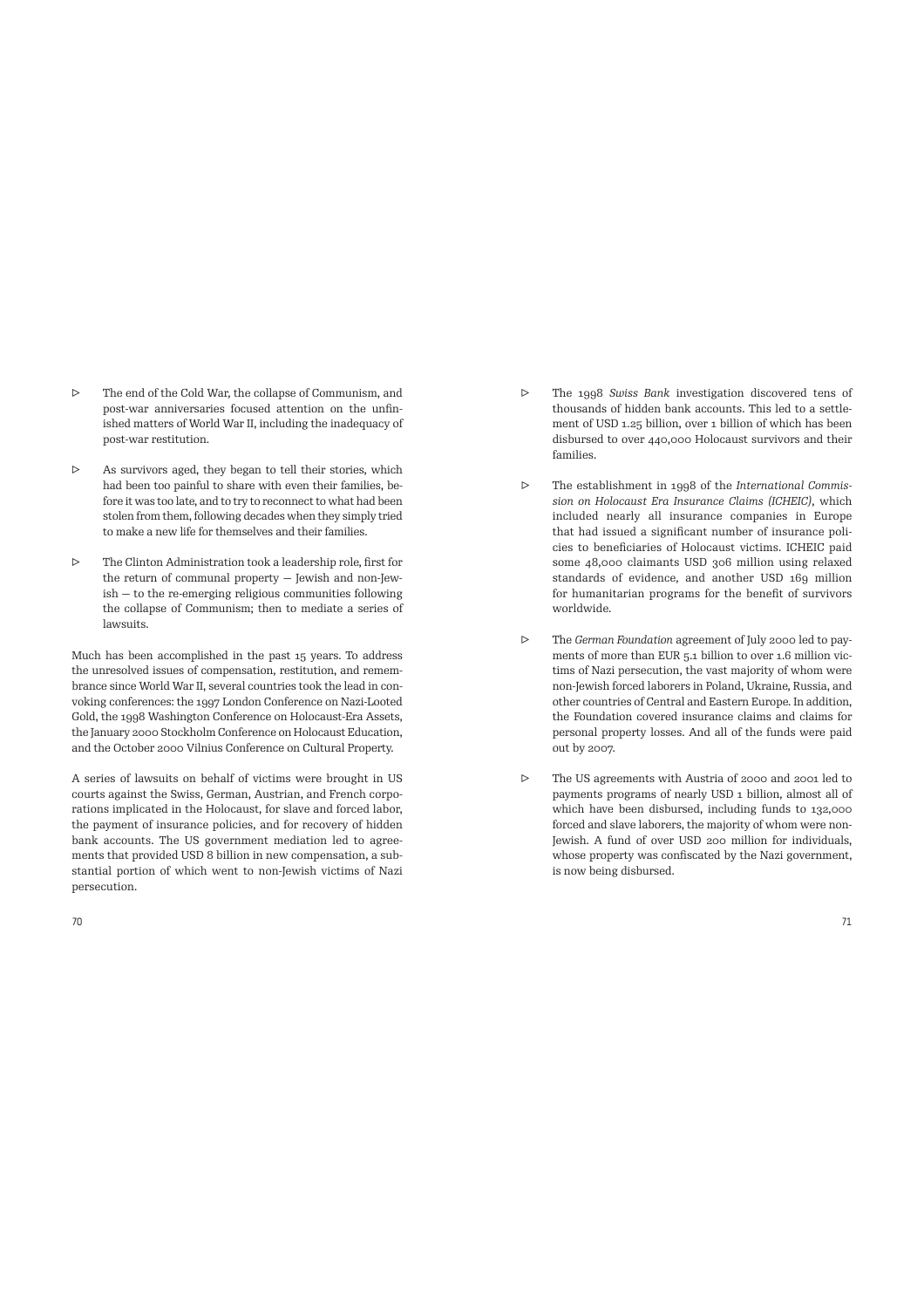- ▷ The 2001 agreement between the United States and France led to some EUR 38 million in payments. France has also distributed EUR 410 million to 25,000 victims of property spoliations.
- ▷ It is particularly noteworthy that Germany and Austria have established foundations for the future as part of these agreements for projects of education and tolerance, as a way of honoring Holocaust victims and other victims of Nazi persecution and bringing lessons learned from the Holocaust to our problems today.
- ▷ In addition, France, the Netherlands and Belgium undertook to resolve Holocaust-era claims by creating national commissions.

Like the Holocaust itself, the efficiency, brutality, and scale of Nazi art theft was unprecedented in history. Experts have estimated that as many as 600,000 paintings were stolen, of which more than 100,000 are still missing. When furniture, china, rare books, coins, and items of the decorative arts are included, the numbers swell into the millions.

At the Washington Conference, we obtained a consensus from 44 countries on a voluntary set of *Principles on Nazi-Confiscated Art*, which profoundly changed the world of art. The guidelines have important moral authority. They called on museums, galleries, and auction houses to cooperate in tracing looted art through stringent research into the provenance of their collections. Leeway was to be given in accepting claims. An international effort was to be made to publish information about provenance research. A system of alternative dispute resolution was to be considered to prevent art claims from turning into protracted legal battles. Since none of these principles was legally binding, one may legitimately ask whether anything has really changed. The answer is unequivocally yes.

Major auction houses conduct thorough research on artworks that they bring to market, museums examine the provenance of any prospective purchases carefully; and private collectors consider the prior history of paintings they have under consideration. Some 164 contributing US art museums have developed a creative web "search engine," with over 27,000 works posted, which allows potential owners of Nazi-looted art to input their claim into one place, and have it considered by all the museums linked to the search engine. And hundreds of artworks have been returned to their rightful owners.

The political will generated at the Washington Conference revived interest and activity in Holocaust issues. There is no greater success story than the *Task Force for International Cooperation on Holocaust Education, Remembrance, and Research*. The 27-nation Task Force has focused its strengths in teacher training in Central and Eastern Europe. On the diplomatic front, in 2006, the Task Force issued a strong statement, carried widely in the European and international media, condemning Holocaust denial and anti-Semitism.

## **What Remains to Be Done**

With all that has been accomplished, some may wonder why, nearly 65 years later, we are still addressing restitution and compensation issues. It is because our work to rectify the wrongs of the Holocaust remains highly incomplete, and because many civilian victims of Nazi barbarism continue to live in terrible and unacceptable circumstances today.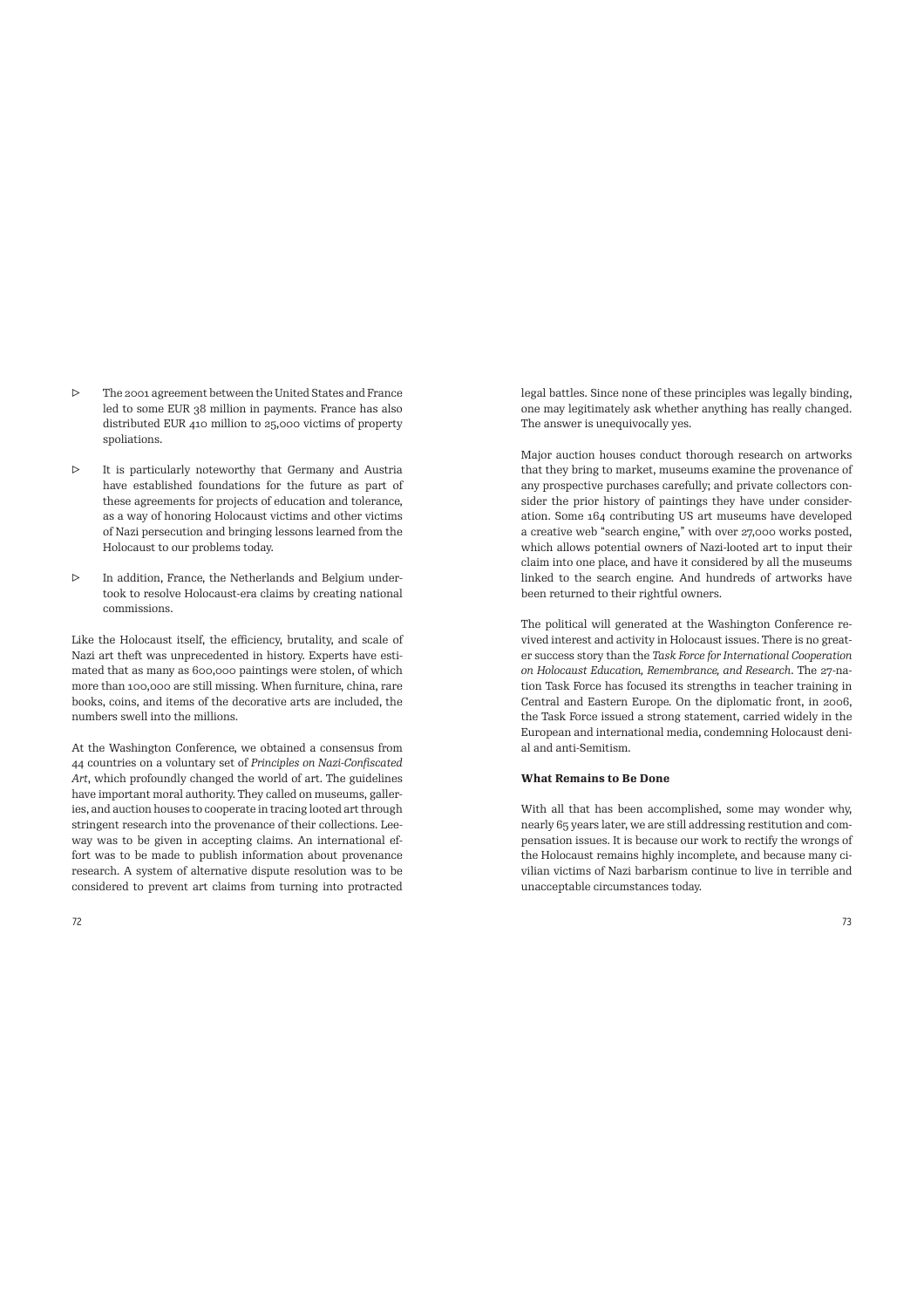For all that has been accomplished, some areas, like private and communal property restitution and compensation, have barely scratched the surface in Central and Eastern Europe; social needs for survivors worldwide are greater than ever; and art restitution and recovery results are disappointing in many countries. Meeting these and other challenges must be the work of the Prague Conference.

In the USA, Central Europe, and Israel, tens of thousands of elderly survivors today live at or near the poverty level. Our first priority must be to deal with the social needs of survivors, many of whom live in poverty, without adequate access to medical and home care and to medicines, including in my country, the United States of America. It is unacceptable that those who have suffered so grievously during their lives should continue to suffer in their declining years. This is a worldwide problem. It requires a worldwide response.

Governments should recognize the special needs of Holocaust survivors and other Nazi victims, who may be more vulnerable than the rest of the elderly population, and consider a variety of creative mechanisms to provide assistance to needy survivors, including special pensions to non-residents, and the use of assets from heirless property. In almost all European countries, heirless property reverts to the state. But, in the case of heirless property owned by Holocaust victims whose entire families were killed by the Nazis, national governments should not be the ultimate beneficiaries. Funds obtained from such heirless property should be used to assist living Holocaust survivors and other victims of Nazi persecution.

As in so many other areas, the Czech Republic has shown special leadership, which other countries could emulate by providing an additional pension for survivors of concentration camps. Austria also offers a positive example by expanding home care to all former citizens who were persecuted by the Nazi regime and reside abroad.

France has developed a series of programs that set an example for other countries — restitution or compensation for victims of property spoliations, and a pension or lump sum for orphans of deportees.

In insurance, we need to give the victims and their heirs the confidence that everything has been done — and will be done — to track down insurance policies. ICHEIC companies should renew their commitments to continue accepting all Holocaust-related claims despite the closedown of ICHEIC.

While there has been some progress in the way the art market functions and some important artworks have been returned, there have also been some areas where there has been only minimal progress, or no change at all. Large gaps remain between the Washington Principles and the current reality. It is high time that all states here fulfill the promise of the Washington Principles. Several countries, led by Austria, the Netherlands, and the UK, have actually incorporated the essence of the Washington Principles into their domestic legislation. Too few people have recovered too few of their Nazi-looted art works and too many works remain in museums in Europe and around the world.

It is time for Europe to embrace the 1999 *Council of Europe Resolution* and the 2003 *European Parliament Resolution* and take concrete steps to develop and implement common principles with respect to issues of looted art, cultural and movable property.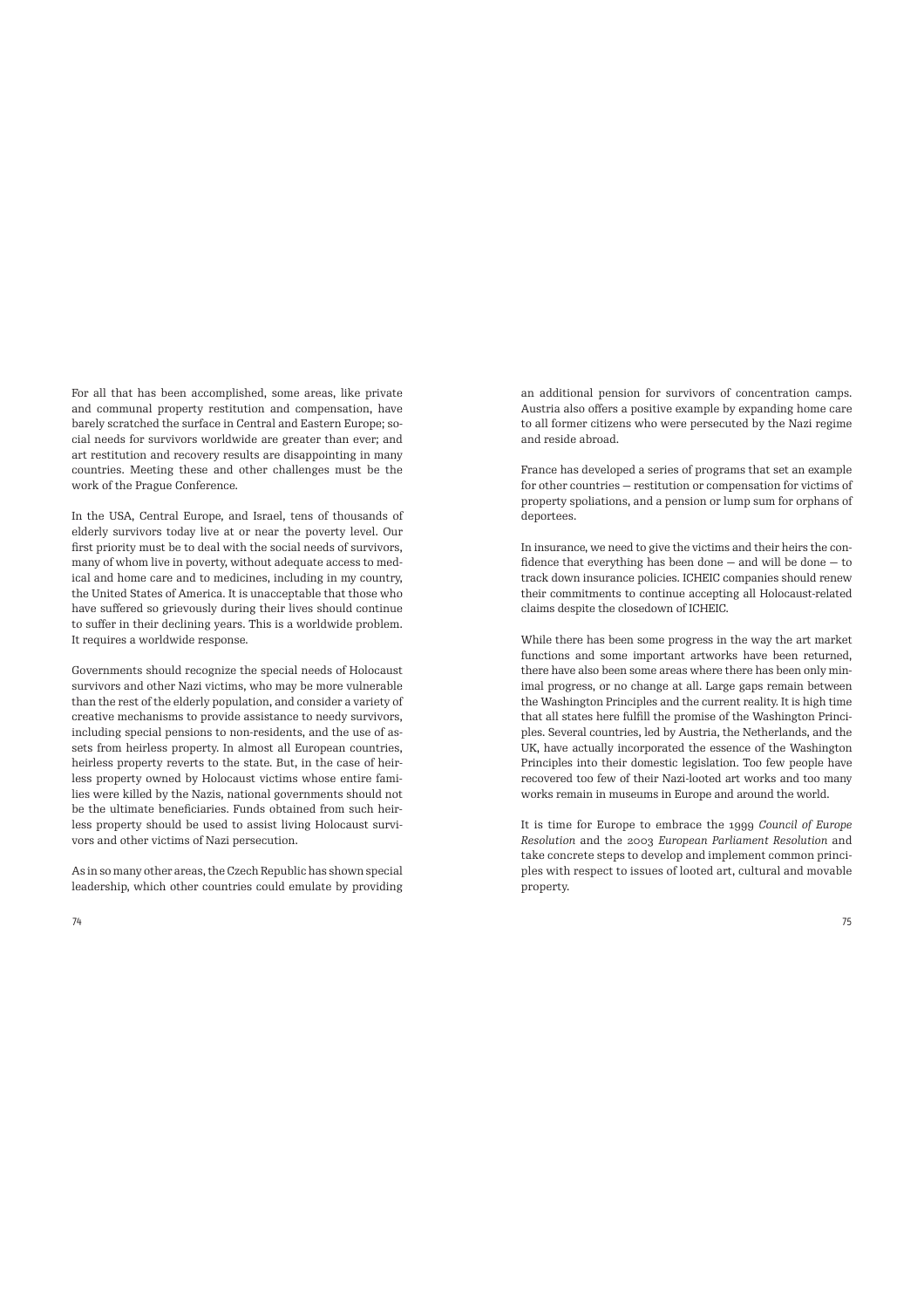Except for a few countries, most have not undertaken open archival access and thorough provenance research, nor have they published the results. The *Terezín Declaration* stresses the importance of completing this task, without which the goal of the Washington Principles will not be fulfilled. In Germany, which has undertaken such research, State Secretary Bernd Neumann said Germany has "thousands and thousands" of looted artworks in its museums today. Russia may have the largest amount of Nazi-looted art, but despite an excellent art restitution law, the Russian government has done little to implement it. Some US museums also need to do more provenance research. In many states, there is no searchable centralized register. Some states permit no restitution at all from public museums. Few countries have an effective national claims process. Countries should redouble their commitment to alternative dispute resolution mechanisms. The USA should work with all stakeholders to develop an expert advisory group, modeled on that of the UK, to assist claimants and museums to resolve ownership disputes.

I am also concerned by the tendency for holders of disputed art to seek refuge in technical defenses to avoid potentially meritorious claims, including statutes of limitation; adverse possession; de-accession laws; and export control laws, which bar the export of looted art back to their rightful owner, even when its ownership has been established.

No country has a moral right to hold onto property that belonged to Holocaust victims. Where there is a living owner or heir, the property should be returned to that person. Where there is no living owner, countries should consider using some portion to help needy survivors in their declining years.

The biggest gap we hope to address in Prague is to find an effective way to encourage governments in Central and Eastern Europe to provide for the restitution or payment of compensation for wrongfully confiscated personal immovable property. This issue was largely ignored between the mid-1950s and the 1990s.

While several countries have created modest compensation funds in lieu of property restitution, virtually no Central or Eastern European country has created a transparent, non-discriminatory restitution or compensation program. Reasonable, affordable compensation is a better way to handle confiscated private property now in private hands than restitution since displacement of current owners is not feasible.

The largest amount of Nazi-confiscated Jewish real property is located in Poland. Poland has repeatedly committed to pass legislation to establish a compensation process, but has yet to enact it. Poland has shown positive leadership on Jewish memorial sites and on Jewish and, most recently, Catholic, communal property restitution. We look forward to seeing similar leadership regarding immovable property.

But other countries in the region should do likewise, as it is advantageous for them, as well as for claimants. It can remove clouds over title, broaden the availability of title insurance for smaller properties, facilitate the privatization process and enhance the rule of law. Many countries need to do more on communal property used for religious or secular purposes. The Lithuanian government has made a recent useful proposal to its Parliament to pay around USD 45 million in compensation for communal property, which represents only a fraction of the current value of wrongfully seized Jewish communal property. We hope that the restitution of several communal buildings can be added.